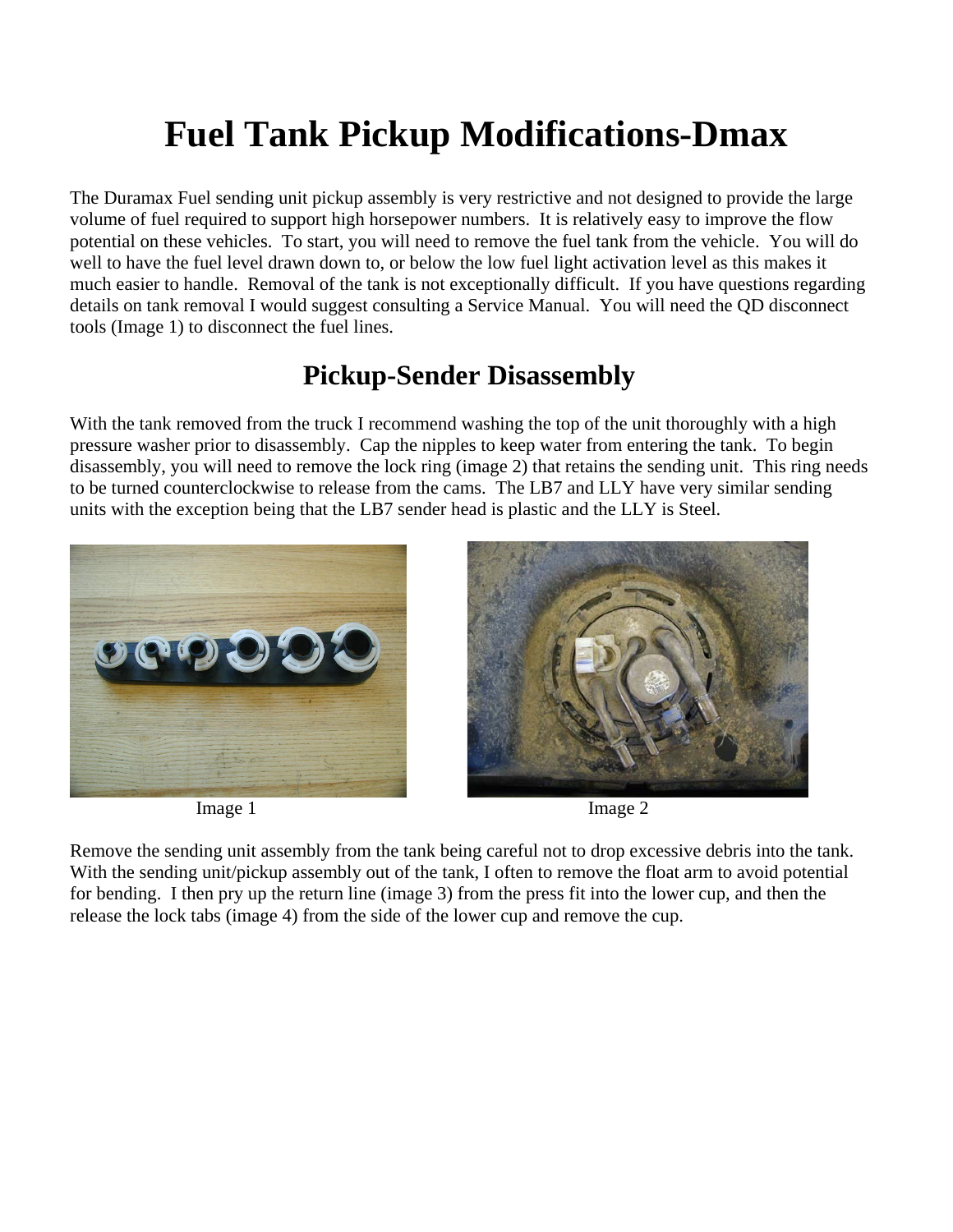

With the cup removed, you will now see the OE pickup assy. I first cut the accordion hose (image 5) up at the head of the sending unit assembly, and then release the tabs (Image 6) retaining the pickup, remove and discard it.



## **Bulkhead Fitting Kit**

LLY owners can skip this section and proceed to Pickup-Sender Assembly. The LB7 Plastic sending unit head is also a major restriction. This is why we recommend the Duramax Fuel Tank Bulkhead Fitting Kit. http://www.kennedydiesel.com/detail.cfm?ID=431 To install the bulkhead Fitting kit you must modify the plastic sending unit head. To start off, you will remove the entire supply nipple and gusset by cutting with a cut off tool or similar device. (images 7 and 8) The result will be a round hole flush with the surface. You will then enlarge this opening in the sender (image 9) to accept the Bulkhead Fitting (Image 10) making sure that you locate the hole so that the hex will fit within the area allowed by the recesses and ribs of the head. With the bulkhead fitting, I prefer to use a bit of pipe thread sealer (clean thoroughly first) under the external hex to ensure that it cannot leak. You can clean and prime the plastic with a small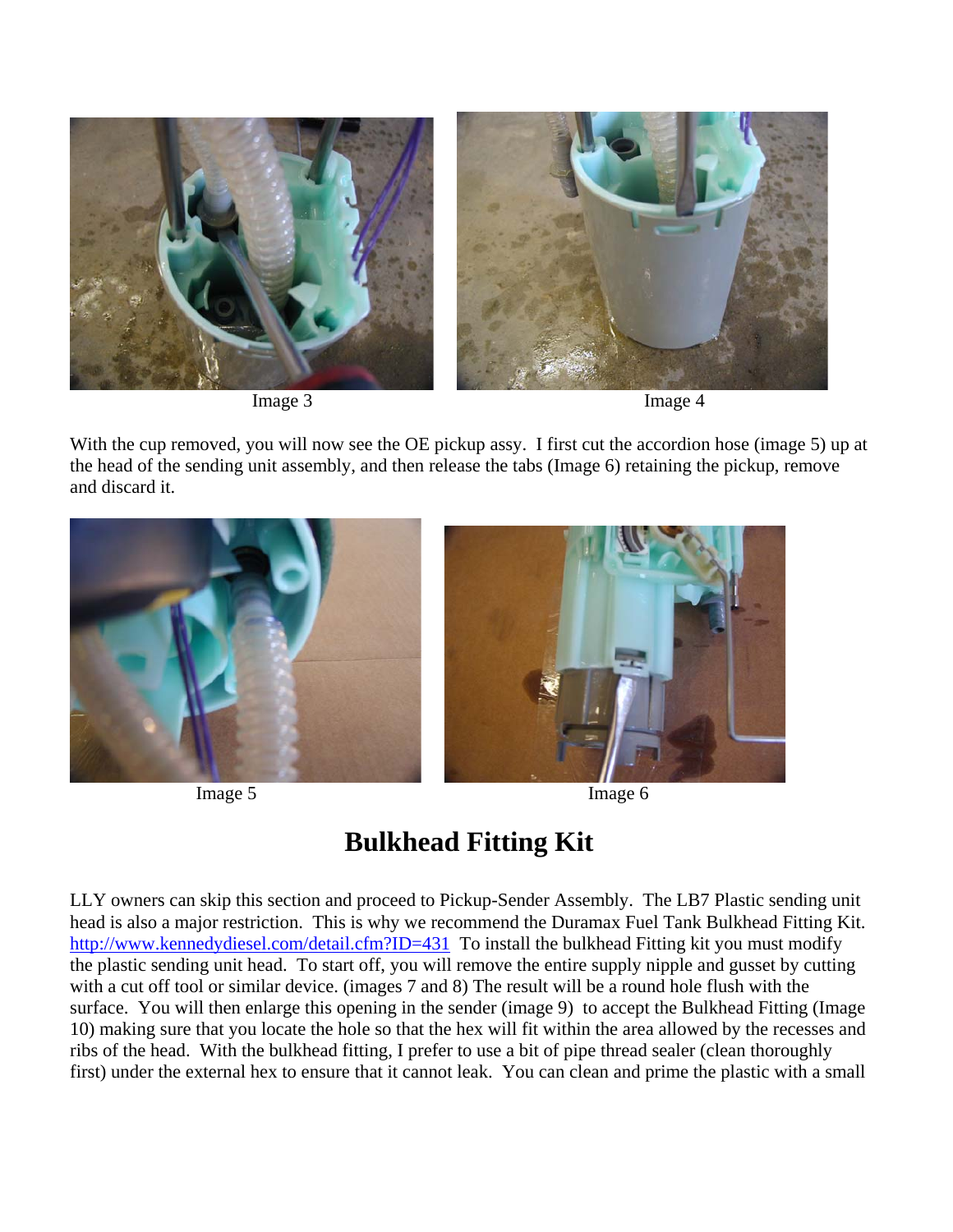amount of clear PVC primer on a Q tip. Proceed with caution as it will soften the plastic up quickly and you do not want to make mush.







With the bulkhead fitting in place and secure, you now can add the hose adapt fittings and proceed to the assembly section.

## **Pickup-Sender Assembly**

The Billet pickup and hose assembly is first inserted (image11) and locked into the tabs. At this point the hose length is still excessive and will be cut to length. The bucket may now be re-attached and the return line can be pressed back into place.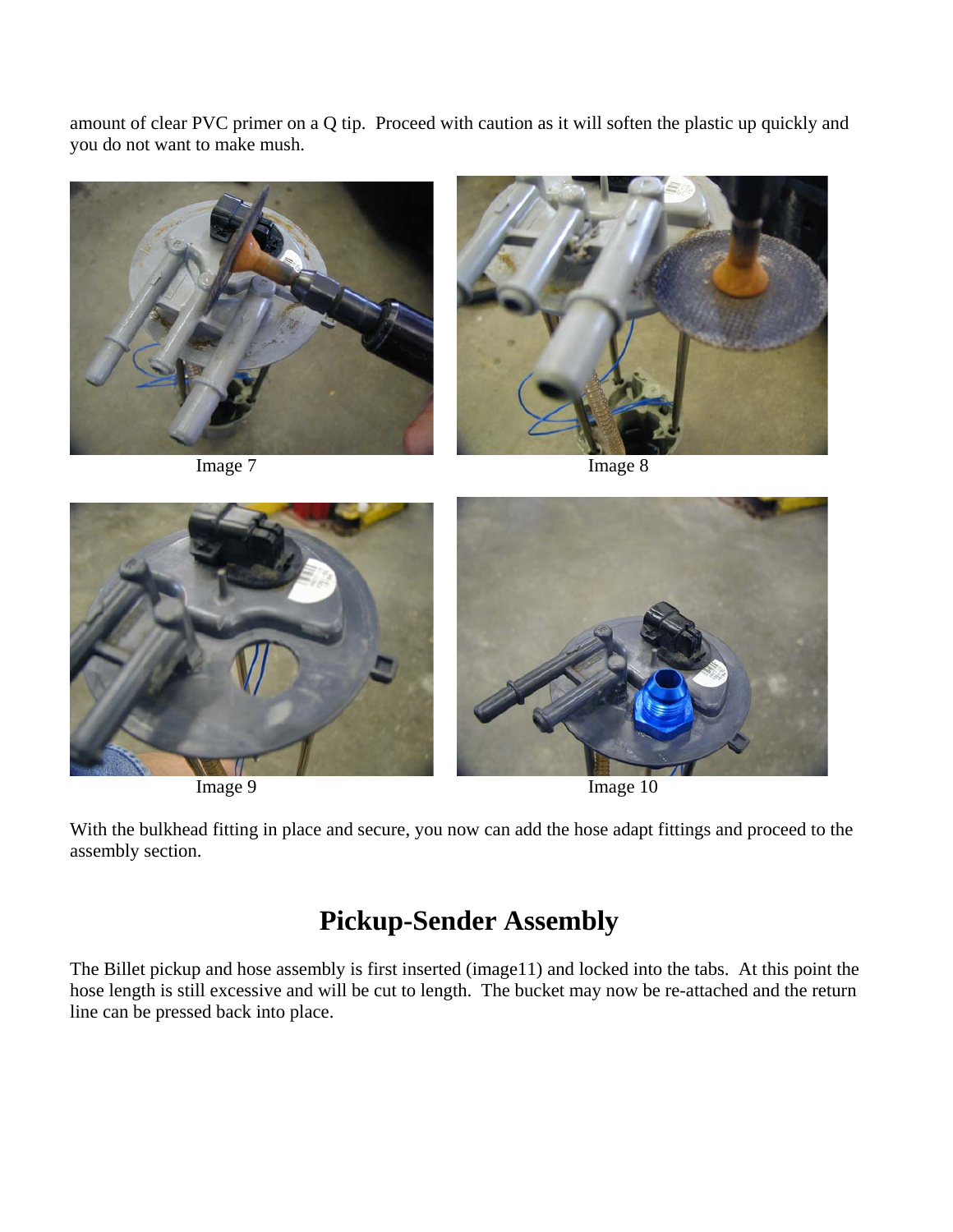

Image 11

I now measure the distance from the tank floor to the top of the tank seal (image 10 LH) and note this as measurement "X". It will be approximately 13" but measure to be certain. I then set the sender assembly up to measure "X"  $+1/4$ " (image 11), line up the hose and cut to length. The reason for the extra length is because we want to make sure that the bucket is on the floor of the tank. The OE accordion hose and spring loaded rods make sure of this, but the new hose is rigid and will not move once installed.



The LB7 will use the bulkhead nipple (image 14) with no clamp required, and the LLY will use the large elbow (image 15) that was previously used for the factory 5/8" vent hose. This connection will require a hose clamp.